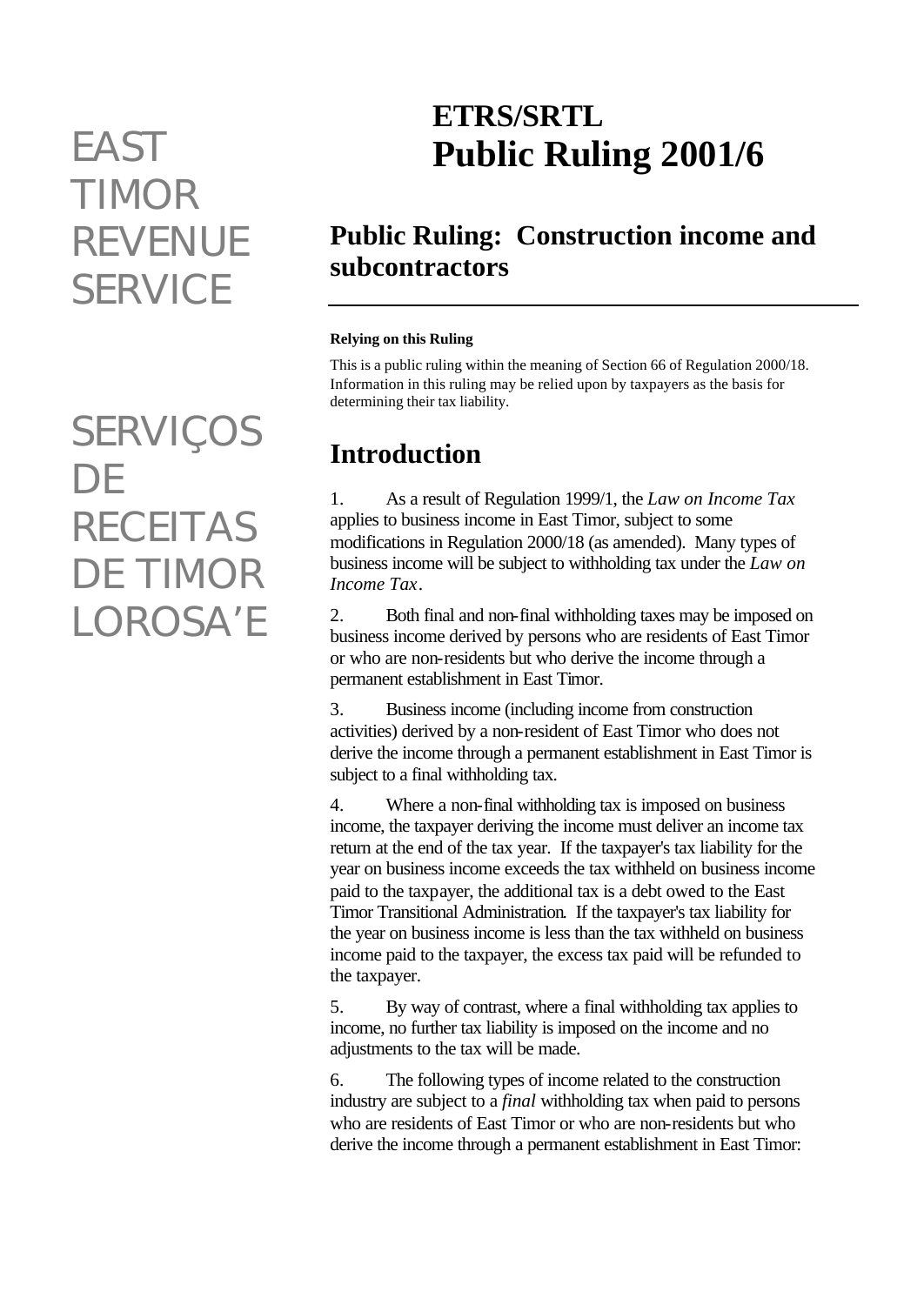Page 2 of 6

| income from construction and building activities       | 2 % |
|--------------------------------------------------------|-----|
| income from construction consulting services including | 4 % |
| project management, engineering design and site        |     |
| supervision services                                   |     |

7. The following types of income related to the construction industry are subject to a *non-final* withholding tax when paid to persons who are residents of East Timor or who are non-residents but who derive the income through a permanent establishment in East Timor:

| income from the provision of the following services: | 5 % |
|------------------------------------------------------|-----|
| interior and landscape design                        |     |
| architectural                                        |     |
| surveying                                            |     |

8. A 20 % final withholding tax is imposed on income of nonresident contractors with no permanent establishment in East Timor. However, since a construction site will normally give rise to a permanent establishment under the *Law of Income Tax*, it can be assumed that in most cases the relevant withholding tax rate is 2 %.

9. The responsibility for withholding tax will usually rest with the payer and this ruling deals with withholding tax obligations in these circumstances. In certain situations, the responsibility of withholding the tax rests with the recipient. These "self withholding" arrangements will be the subject of a separate public ruling.

10. A variety of contractual arrangements exist in the construction industry. Most arrangements fall into one of four categories:

- A builder may build a project on his own account and then sell the completed building to a new owner.
- In some cases, a contractor contracts with a customer to provide construction of a building or infrastructure and that contractor carries out the work directly, employing its own specialists with the various skills required.
- Sometimes, a contractor contracts to provide construction supervision and project management services for a construction project but the individual specialist contractors that carry out different types of construction tasks (e.g., tilers, plumbers, electricians, bricklayers, roofers, and so forth) contract directly with the person for whom the building or infrastructure is built.
- Finally, contractors often contract to provide construction services and then subcontract various parts of the construction work to specialist sub-contractors.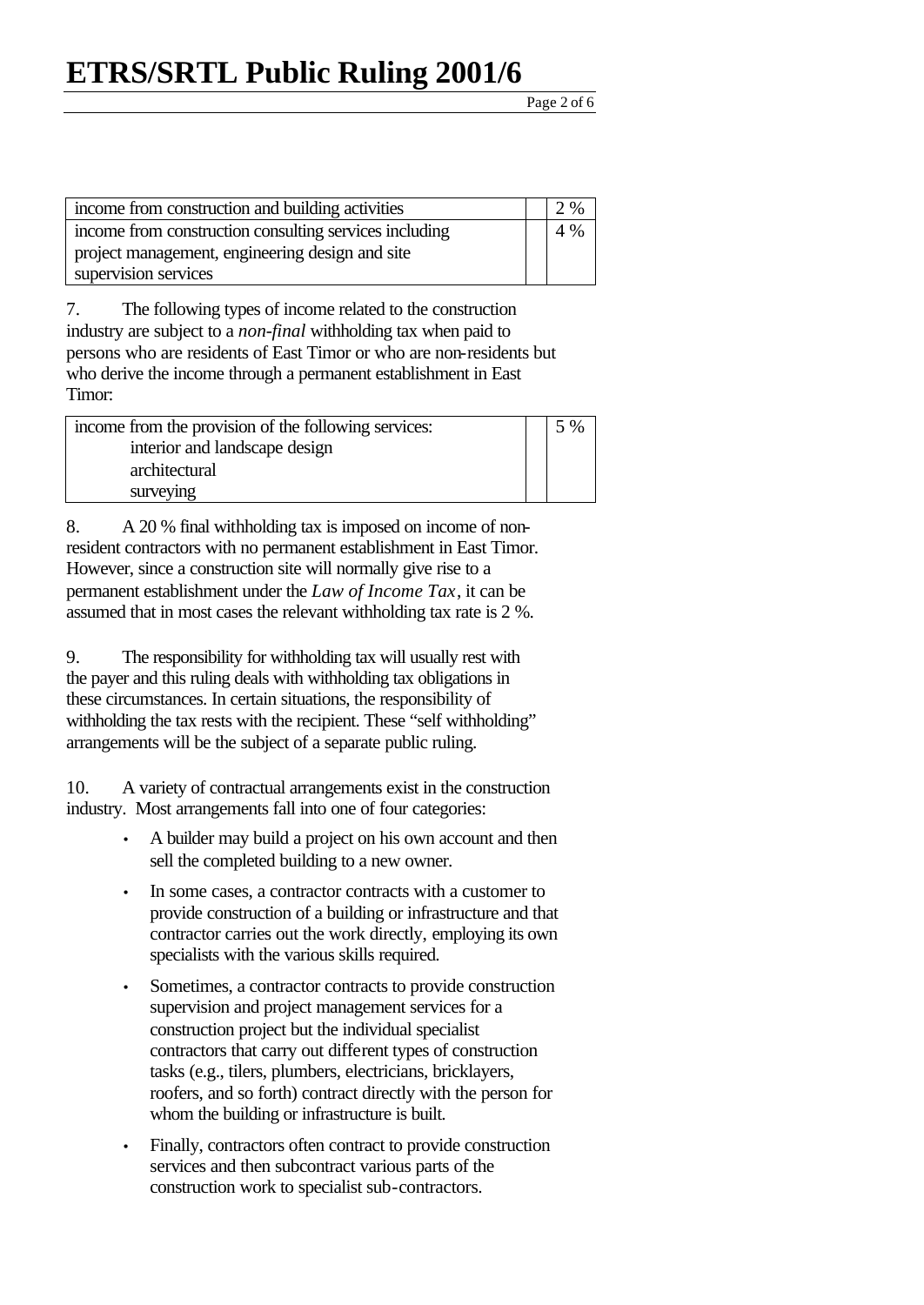11. The second (next) part of this ruling explains the difference between income from construction and building activities (which is subject to 2 % final withholding tax) and income from construction consulting services (which is subject to 4 % final withholding tax). The third part of the ruling explains how the withholding tax works in the case of contractors and subcontractors. The fourth part of the ruling explains what happens if a person paying income that should be subject to final withholding tax fails to withhold the tax as required.

#### **Which rate of withholding tax applies?**

12. Income from construction and building activities is subject to 2 % final withholding tax while income from construction consulting services is subject to 4 % final withholding tax. The two different rates reflect the fact that taxpayers providing the first type of activity will usually incur higher costs as a percentage of their total income than taxpayers providing the second type of service.

13. The distinction between construction and building activities and construction consulting services is a distinction between on the one hand the actual activities that are directly part of the physical labour of construction or building and on the other hand the one-step removed process of supervising or managing a project in which other persons carry out the physical labour. A person who undertakes direct construction or building work will incur costs of tools, other equipment and supplies that are likely to be much greater than the costs incurred by a person who provides supervisory or management services.

14. In most cases, there will be little difficulty in ascertaining whether a person is carrying out construction and building activities or construction consulting services. Where a person is carrying out only construction consulting services, the persons providing the construction and building activities will be doing so under contracts with the customer to provide a building or construction item or under contracts with a head contractor who is responsible for the actual building or construction.

15. In some cases, the same person may be responsible for actual building or construction and supervision of a building or construction project. In this case, the person will be a head contractor who has contracted with the customer to provide a building or construction item and then contracted with subcontractors to carry out various parts of the construction and building work. The supervisory and management services performed by the head contractor are merely ancillary to the construction and building activities which that person provides. His contract with the customer is for the product of construction and building activities, not supervisory or management services. These are only incidental to the taxpayer's work and arise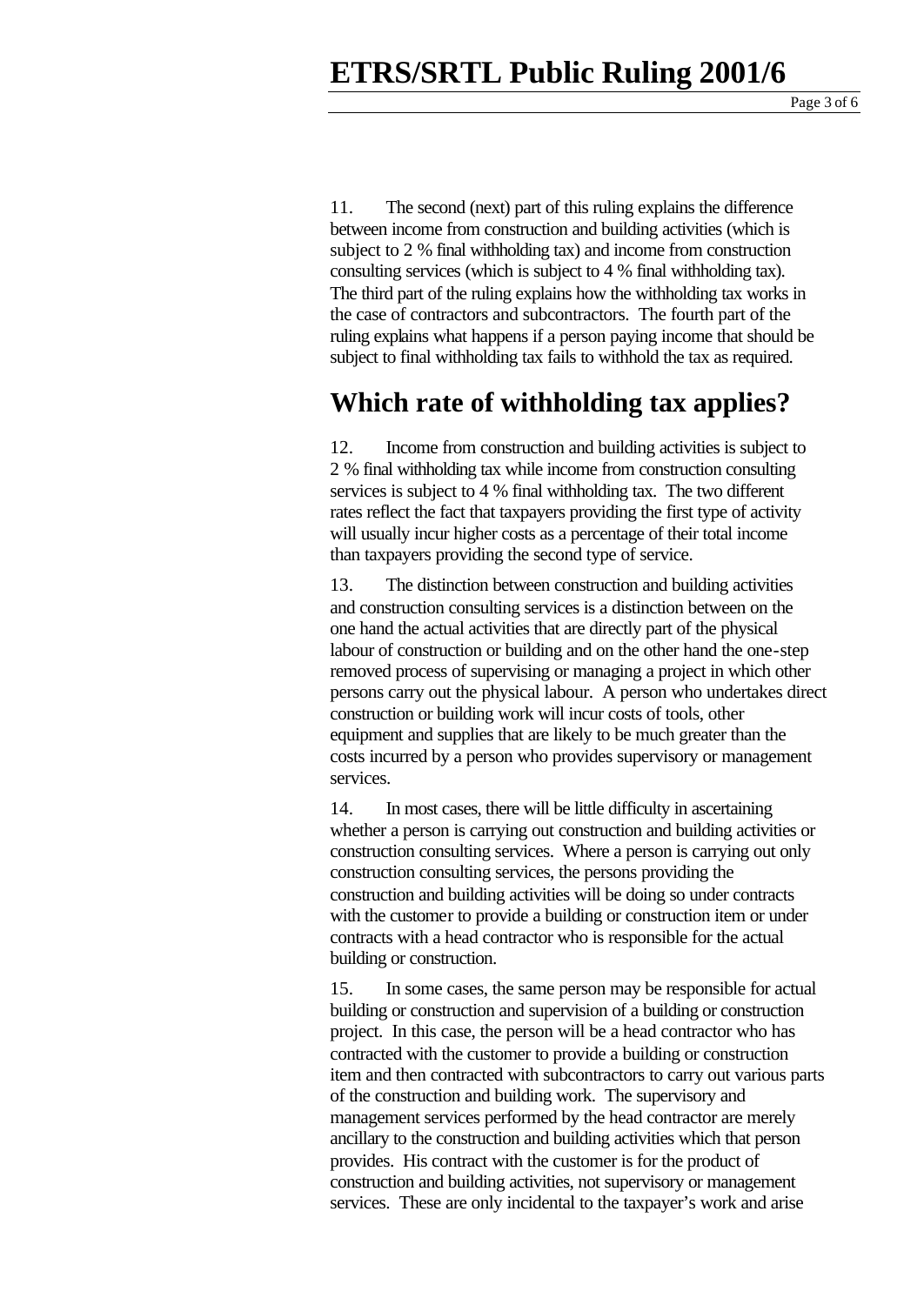Page 4 of 6

only because the taxpayer in this situation relies on subcontractors to carry out some or all of the tasks involved in the construction and building activities.

#### **How does the withholding tax apply to head contractors and subcontractors?**

16. Where a contractor contracts to provide the product of building and construction activities and undertakes all the work required itself, the only payment subject to final withholding tax will be the payment from the customer to the contractor. If the contractor acts as a head contractor and subcontracts various building and construction activities to subcontractors, the payments to those persons, who are also being paid in respect of building and construction activities will also be subject to the final 2 % withholding tax. Even if the head contractor does none of the actual work itself, it is providing building and construction activities as this is what it had contracted to do. The choice to use subcontractors instead of doing the work itself will not change the nature of the services it has contracted to provide. The customer's recourse if there is a problem with the work is with the head contractor, not any subcontractors that the head contractor may have used to carry out particular tasks.

Example:

Timor Construction Company has contracted with a government department to reconstruct a damaged school building. Timor Construction Company in turn subcontracts parts of the project to three businesses, Project Management Company, Dili Plumbing and Electrical, and Pacific Electrical. Project Management Company is responsible for supervising the activities of the other subcontractors for the project. Dili Plumbing and Electrical in turn contracts with three businesses: Marvin Pipes and Irrigation to install water and sewerage pipes required for the project, Norman Kitchens to finish the canteen area of the school and the toilet facilities, and Dorben Water Tanks to produce and install water storage facilities on the roof of the building.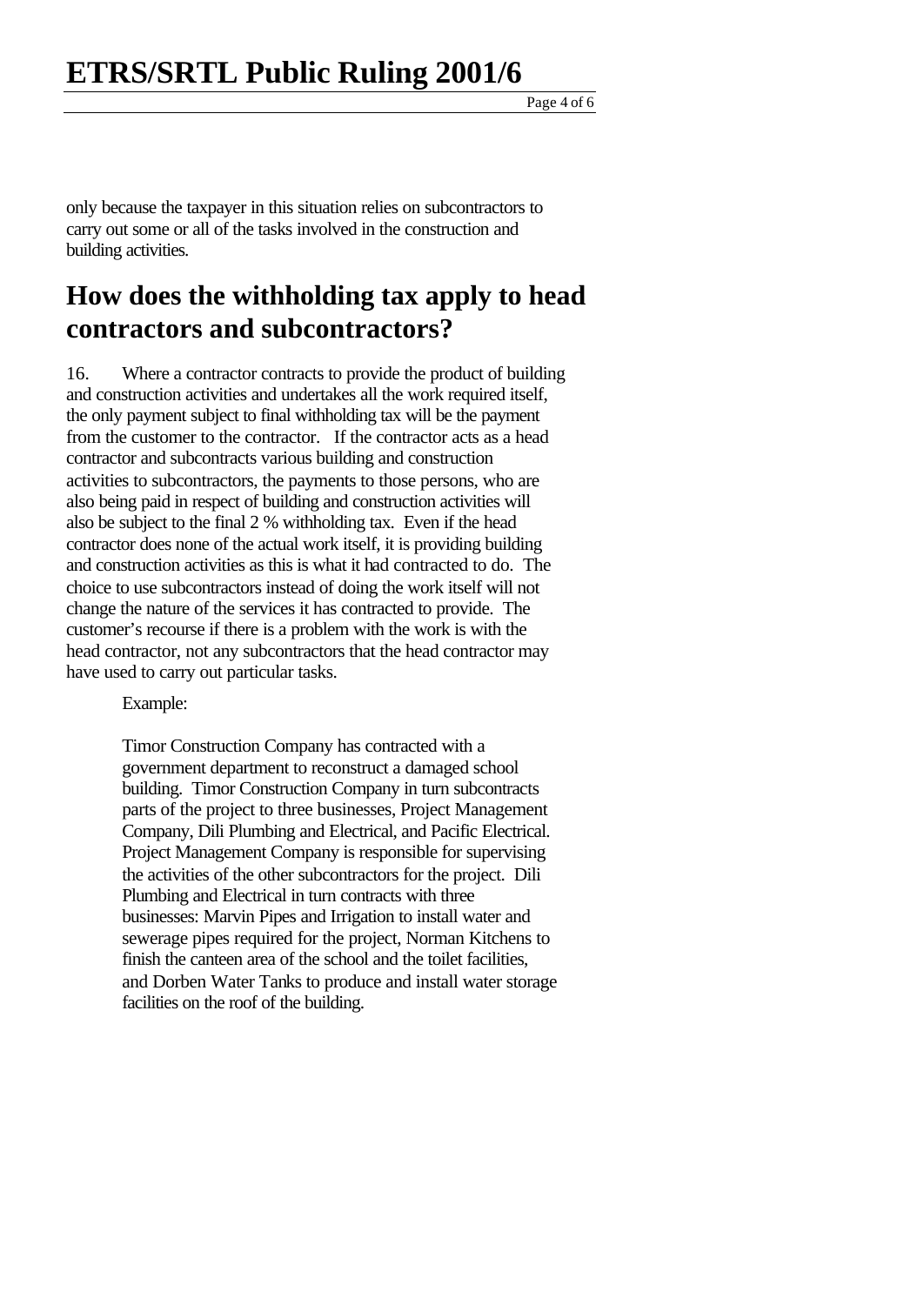#### **ETRS/SRTL Public Ruling 2001/6**

Page 5 of 6



The government department has contracted with Timor Construction Company to rebuild the school. This contract is a primary "construction and building activity" contract. Timor Construction Company can do the actual work required as part of the construction and building activity itself or it can subcontract the work, as it has done. The payment to Timor Construction Company is income from construction and building activities and will be subject to a 2 % final withholding tax.

The payments by Timor Construction Company to Dili Plumbing and Electrical and Pacific Electrical are also payments for building and construction activities and accordingly will be subject to a 2 % final withholding tax. The payments by Timor Construction Company to Project Management Company are for supervisory and management services and will be subject to a 4 % final withholding tax.

The payments by Dili Plumbing and Electrical to Marvin Pipes and Irrigation, Norman Kitchens and Dorben Water Tanks are all in respect of building and construction activities and each of these will be subject to a 2% final withholding tax.

#### **What happens if a person paying income subject to withholding tax fails to withhold tax?**

17. Regulation 2000/18 and, by reason of Regulation 1999/1, the *Law on Income Tax* impose a liability to withhold tax on persons paying the types of income subject to withholding tax. The failure of a person required to withhold tax to do so will not relieve the recipient of income of liability to pay the tax that should have been withheld. If a person required to withhold tax fails to do so, pursuant to section